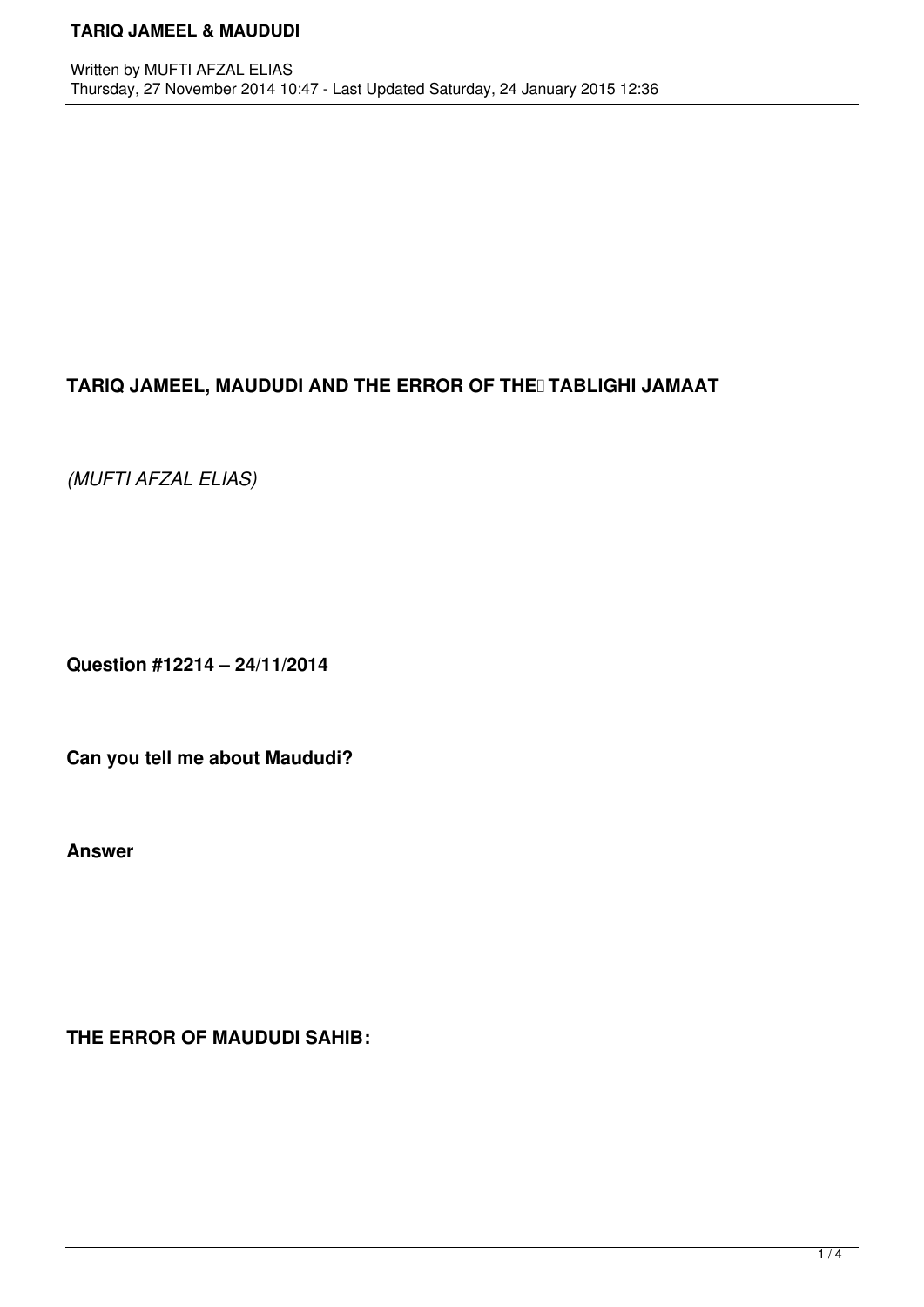**It is a basic and simple fundamental fact that every action of a Muslim is only solely for the Pleasure of Allaah. Thus a Muslim's Salaat, Fasting, Zakaat, and Hajj are only for His Pleasure. In fact any action, no matter how big or small the action is, it is for the Pleasure of Allaah. Thus Tilawaat of Quraan, Zikr, Nafl acts, aiding the poor and even smiling are solely for the Pleasure of Allaah.**

 **Maududi Sahib, the founder and head of Jamaat Islaami, Pakistan, fabricated an absolutely new concept, idea, and philosophy. He, in his urge for developing 'iqaamat ut Deen'-(Establishing the Deen)** -- establishing by any means an Islaamic government **began to interpret the basic tenets of Islaam from this very lop-sided angle. Like a jaundiced person, he began to give everything a political overtone. Thus he states that:-** 

**1) Salaat is a training exercise for Jihaad** 

**2) Zakaat is a military fund for Jihaad** 

**3) Fasting is to train like soldiers who have to stay without food at times for long periods** 

**4) Hajj is a huge conference in nature for plotting larger scale military operations.** 

 **Thus, Salaah, Fasting, Zakaat, and Hajj are in reality meant for this very preparation and training –** *Fundamental of Islaam – Pg250)* **It is this basic change and alteration which are causing a loss in the basic trust and focus of Deen. This leads to total corruption and deflection from the Straight Path.**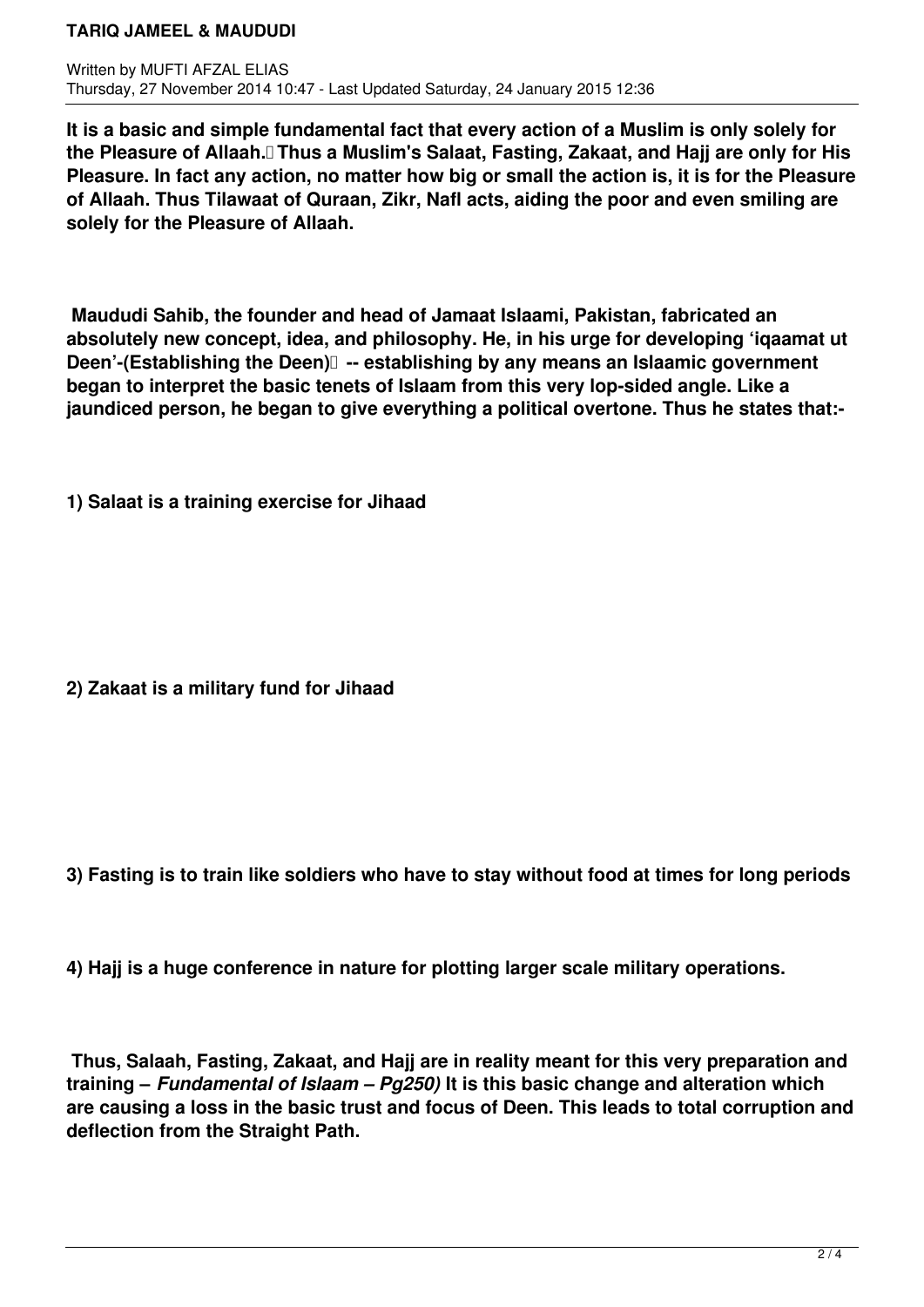**Maududui Sahib, in the attempt to take over the government supported Faatimah Jinnah, but lost. Although, he wrote intensively against a female becoming a head of state. We say that if there is an opportunity to establish the Deen via formation of the government then the Muslims should do so. However, by moving the objective from the 'Pleasure of Allah', to 'Iqaamatul Deen' it leads to corruption of Deen and alteration to the basic fundamentals of Deen.** 

 **The above is a summary of Allamah Mufti Saeed Ahmed Palanpuri's exposition. He is currently the Sheikhul Hadith of Darul Uloom Deoband). We say: Moulana Tariq Jameel, the current star orator of the Tablighi Jamaat, states that:** 

**1) Moulana Ashraf Ali Thaanvi (A.R.) complicated 'deen' while Moulana Maududi simplified Deen** 

**2) Maulana Maududi did not start a new party** 

**3) Moulana Maududi did not have a new ideology** 

**4) Moulana Maududi did not invent new laws.** 

 **The fallacy of these statements is self-evident. But the Tabligh Jamaat still promotes him, and has now given him the platform once again to address the huge gathering in Raiwind (2014). This is strange and astonishing. The elders of the Tabligh Jamaat seem to be losing their hold on matters of promoting the truth. But sadly, it is considered taboo to correct the activities of local Tabligh members let alone that of the elders. How sad! And Allah Knows Best.**

*(End of Question & Answer)*